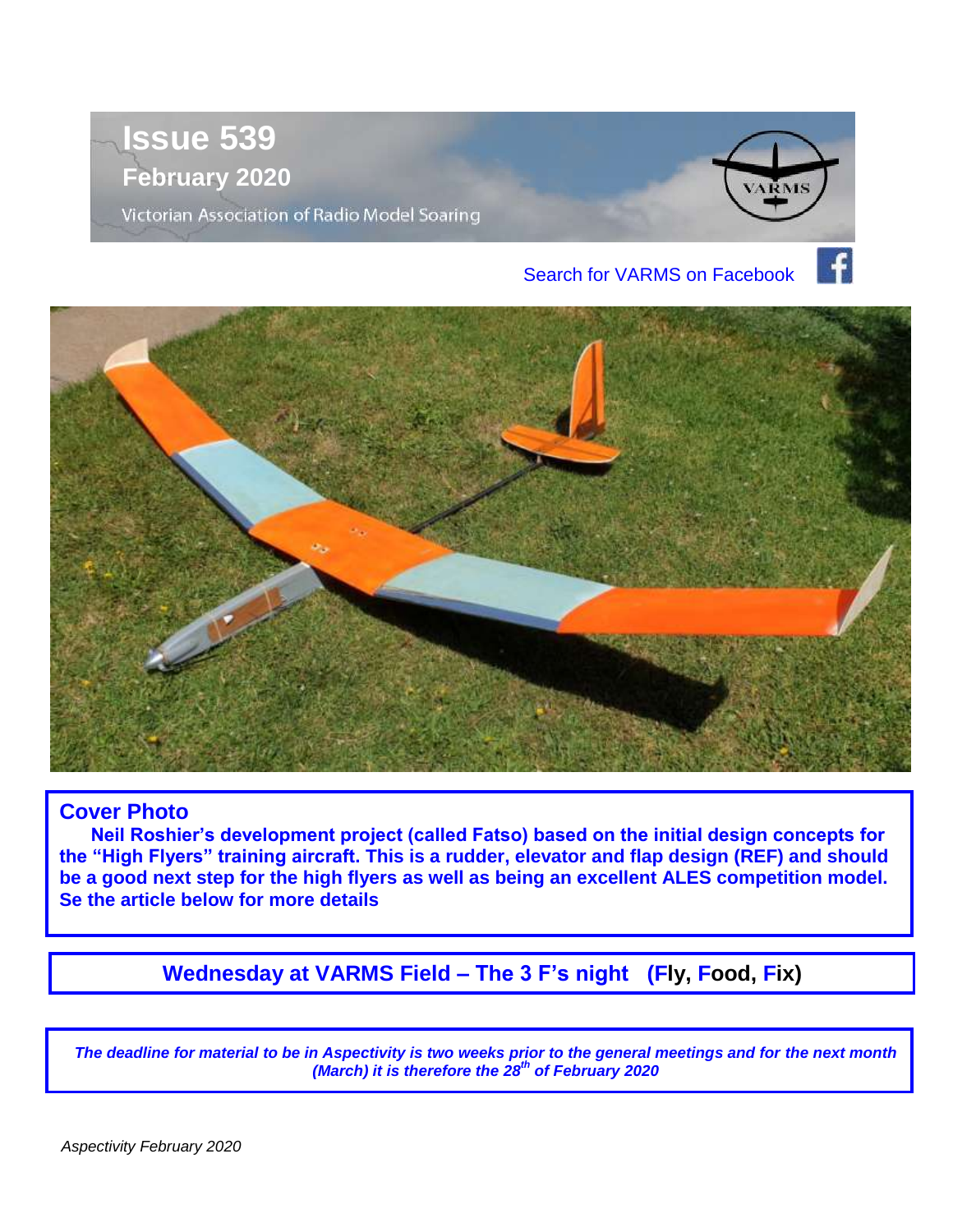### **President's report Kon Hickman**



Welcome to the President's Ponderings

Well here we are again, back for an exciting new year ahead. It was nice to see members enjoying events that were held over the summer break including the successful event held at Kilcunda late last year. Members are flying everywhere if facebook is anything to go by with one president (retired) constantly popping up all over the place. Home territory was also in use quite a bit with the winches in regular use and Dronetech holding a training session during Jan. The field is looking great thanks to the efforts of the maintenance crew.

Just a little on the down side, I attended the clubrooms early one morning late last year to find the lights still on, the charging bench live, the clubroom deadlock not engaged and the gate left open – more care with lockup please!!

On the positive we have had contact with council over the "permission to fly" at Rowville with a number of backwards and forwards emails indicating that they are now taking this point seriously. However we have yet to hear back on the questions we raised on the clubrooms design as well as our proposal for the area to be covered by the RRR lease (license). The council advised us earlier in the month that as part of the basketball development a couple of people would be on our field at Wantirna looking for frogs. Could be an interesting cuisine in the stadium canteen!!!!. If they were to plant a few orange trees they could also have duck alorange' (spell check don't work on that one)

Looking forward to our first meeting in February with Peter Cossins organising a very interesting presentation (see below) and where the supper this month will be a sumptuous feast organised by President (retired) Ross Armstrong.



Ron H (President)

Presentation of Wing design software by Andrew Allen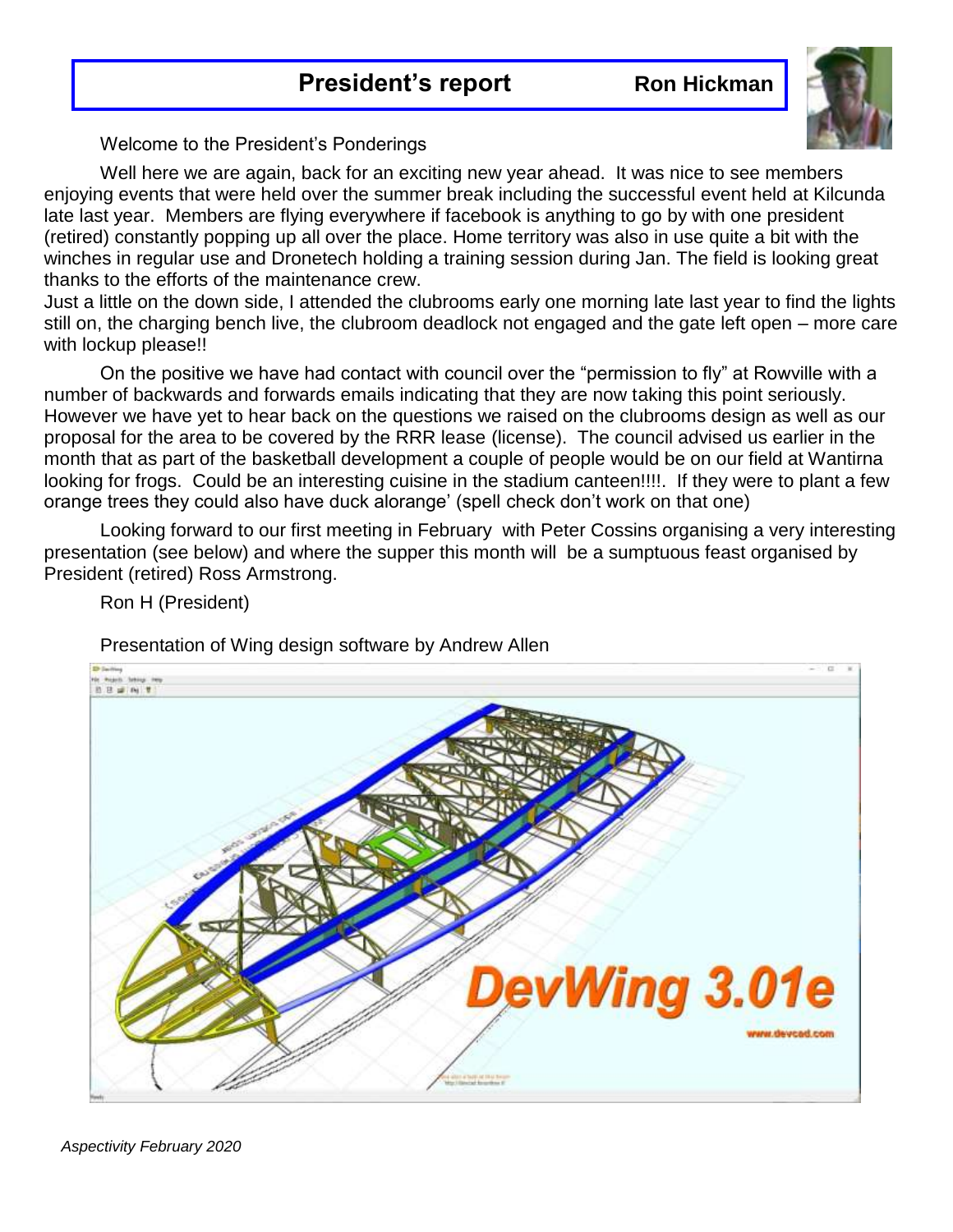### **December General Meeting minutes Laci Nagy**

**Date:** 13 December 2019

**Time:** 8:00 pm

**Venue:** VARMS Clubhouse, 291 George St, Wantirna South, Victoria.

**Apologies**: None

**Visitors**: None

**Opening**. Meeting was opened by the Ron Hickman as Chairman at 8:00 pm with 40 members present.

**Previous Minutes.** The previous minutes as printed in Aspectivity were accepted.

Moved: Robert Kassell Seconded: Mike Barlow Passed

**Business Arising From Previous Minutes.** There was no business arising from the previous minutes.

**Correspondence.** The following correspondence was received and sent:

#### **Inwards.**

S. Harris – Booking Drone Training for Jan 2020 KCC - Paul Reading – Draft Masterplan A. Mayhew  $\frac{1}{2}$  A Texaco proposal P. Van Tongeren – Warbirds over Wantirna 2020

#### **Outwards.**

KCC – Kate Innocenti – Tenancy Report KCC - Paul Reading – Fly Over Permissions at RRR VMAA – J. Finocchiaro: VMAA Instructor Training Local KCC Councilers – Thanking them for their continued support of the club's relocation

**Treasurer's Report.** The report was presented and accepted. Moved: Robert Kassel Seconded: Alan Mayhew Passed

**General Business.** The following other items of business were discussed:

**Training.** One member was awarded their Bronze Wings and it was noted that the Bronze Wings test has changed. The club will be contacting the VMAA to find out when it changed.

**Aerotow.** The last event for 2019 is on Saturday 14 Dec 19.

**Competition.** The following competition items were discussed:

**Club ALES.** The club will be changing the rules slightly for 2020 to limit models to built up and foam core wings only. There are 3 events planned for the first half of 2020.

**VMAA Trophy.** The club is looking for people to sign up and represent VARMS at the VMAA Trophy in two events:

Electric Timed Motor Run for 2m models, and ALES for 100" or 2.54m models.

**½ A Texaco.** The new club guidelines were presented by Alan Mayhew.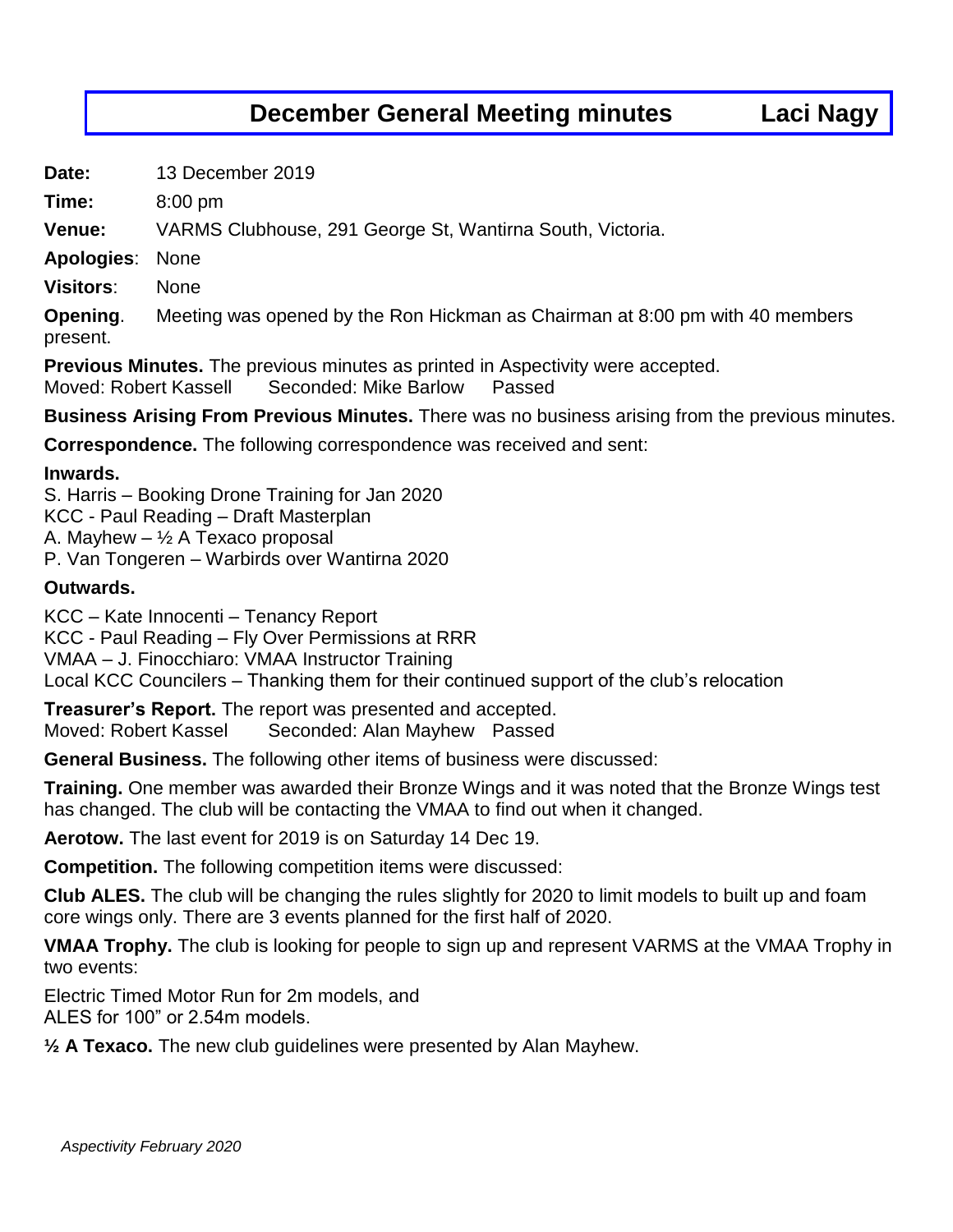**Bruce Claperton's Birthday.** Bruce extended an open invitation to all VARMS members to attend his birthday celebrations at the club and invited them to fly models from 5:00pm-6:00pm as part of the celebrations. He asked that anyone intending to attend let him know for catering purposes.

**Clothing.** Lew encouraged members to buy round patches for \$10 to promote this great club and said that there was one beanie currently in stock.

**Membership.** Rodney Savage has taken on the role of Membership Secretary.

**Slope Event at Densley Road.** Notice was given on planned slope events at Densley Road, Woolamai on the 29 Dec 19 and 5 Jan 20 to introduce people to the site that may not have flown there.

**Aspectivity.** More articles are needed urgently.

**Relocation Report.** The following items were discussed about the relocation to the new site: The club has signed off on the plan for the building locations with the KCC and they agreed to almost every request that we made.

The next phase is to work on getting the permission to fly over the adjacent areas. The KCC are negotiating on the club's behalf with the relevant stake holders to get this permission.

The club has written to four KCC councillors thanking them for their help on the planning process and asking for their continued help in supporting us acquiring the permission to fly.

We are working on reviewing the club's catering needs to ensure that we can at least maintain the level of catering that we currently have.

**Presentation.** Alan Mayhew gave a talk on his new model the Volare describing some of the design considerations and building ideas to make possible the curves and light weight without sacrificing strength. Of note was the technique for using PVA glue and a steam iron to do the top sheeting of the wings.

**Next Meeting.** The next general meeting will be held on Friday, 14 February 2020 at 8:00 pm.

**Closure.** There being no further business to discuss the meeting was closed at 9:00pm.

| <b>Flying Event Calendar</b>                            |            |                           |                     |  |  |  |  |
|---------------------------------------------------------|------------|---------------------------|---------------------|--|--|--|--|
| <b>Name</b>                                             | Date/s     | <b>Location</b>           | <b>Further Info</b> |  |  |  |  |
| informal I/2 A Texaco                                   | Wednesdays | <b>VARMS Glider Field</b> | VARMS.org.au        |  |  |  |  |
| <b>VARMS Glider Training</b>                            | 02/02/20   | <b>VARMS Glider Field</b> | VARMS.org.au        |  |  |  |  |
| <b>VARMS Scale Aerotow</b>                              | 08/02/20   | <b>VARMS Glider Field</b> | VARMS.org.au        |  |  |  |  |
| General meeting (8:00 PM)                               | 14/02/20   | <b>VARMS Glider Field</b> | VARMS.org.au        |  |  |  |  |
| <b>MAAA Instructors Course</b><br>$(8:00 AM - 5:00 PM)$ | 15/02/20   | <b>VARMS Glider Field</b> | VARMS.org.au        |  |  |  |  |
| <b>VARMS Glider Training</b>                            | 16/02/20   | <b>VARMS Glider Field</b> | VARMS.org.au        |  |  |  |  |
| ALES (12:30)                                            | 16/02/20   | <b>VARMS Glider Field</b> | VARMS.org.au        |  |  |  |  |
| <b>Committee Meeting (7:30)</b>                         | 24/02/20   | <b>VARMS Clubrooms</b>    | VARMS.org.au        |  |  |  |  |
| <b>Next General Meeting</b>                             | 13/03/20   | <b>VARMS Clubrooms</b>    | VARMS.org.au        |  |  |  |  |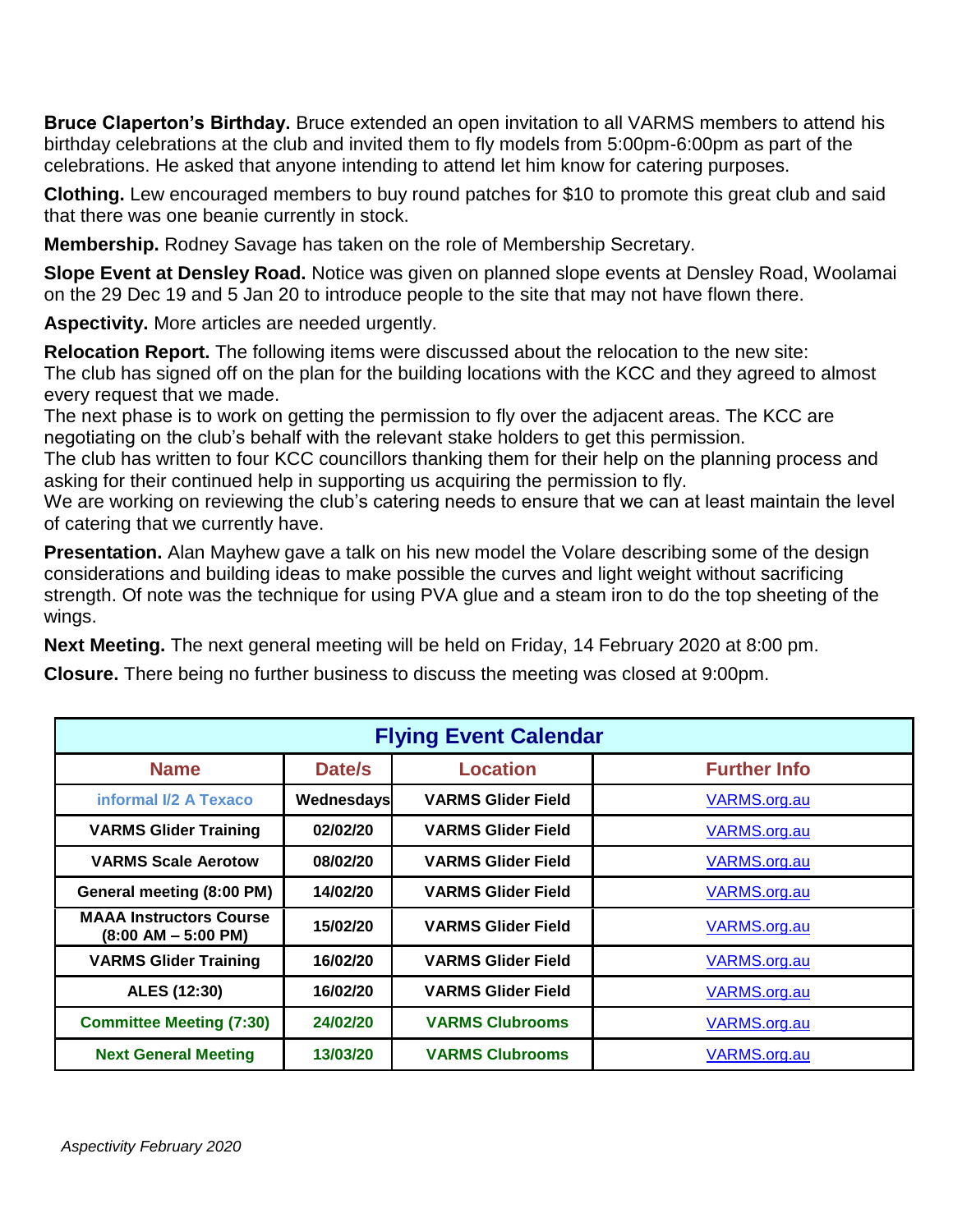# **News and Articles**

## **The High Flyer 'Fatso' Pt.1 Neil Roshier**

I just want to say right at the start that Russell Pearce started all of this! Not the 'Fatso' name bit, that comes from the Roy and HG's unofficial mascot for the Sydney Olympic games – Fatso the fat arsed wombat.

No, Russ 'caused' or 'inspired' the creation of the High Flyer (HF) Fatso when he made a three-meter wingspan version of the original HF gliders.

During the initial HF glider testing, Russ, Ron and I were quite impressed at how well the HF gliders actually flew - when they were well made. There were issues with the construction, but their flying qualities were good. Russ then had the idea for an enlarged three-meter version using the original HF glider wings either side of a one-meter centre section.



Weight 1.67 kg 3.2 meter wing span.



The **Battler's Prince** 

Games closing ceremony souvenir Sydney October 1st 2000

I cut the parallel chord centre section on the CNC hot wire cutter and handed it over to Russ. What eventuated was an enlarged HF glider – longer fuselage, with balsa either side of the foam. A Depron tail cut from 6mm sheet and a wing with the 8mm carbon tube as the main spar. What eventuated was a glider that climbed slowly, was as flexible as a Bolshoi ballerina, but came down from any height slowly – really, really slowly!

When my son Joseph stated a desire to fly in the club ALES competitions, I thought that something like Russ' glider might fit the bill with a few changes. We had also discussed the next gliders for the High Flyer members and this seemed like a good 'next step' as it would use all of the same components – the same motor, ESC, servo's etc, minimising cost.

The first change was that the centre section of the wing needed to be stiffer, both in bending and torsionally. I cut a 500mm wide parallel wing section (using the same S3012 airfoil as the tips) because that was the length of carbon spar-tube I had to hand. This has a tight fit into the 3mm ply rib on either end, spreading the spar load into



 *Aspectivity February 2020*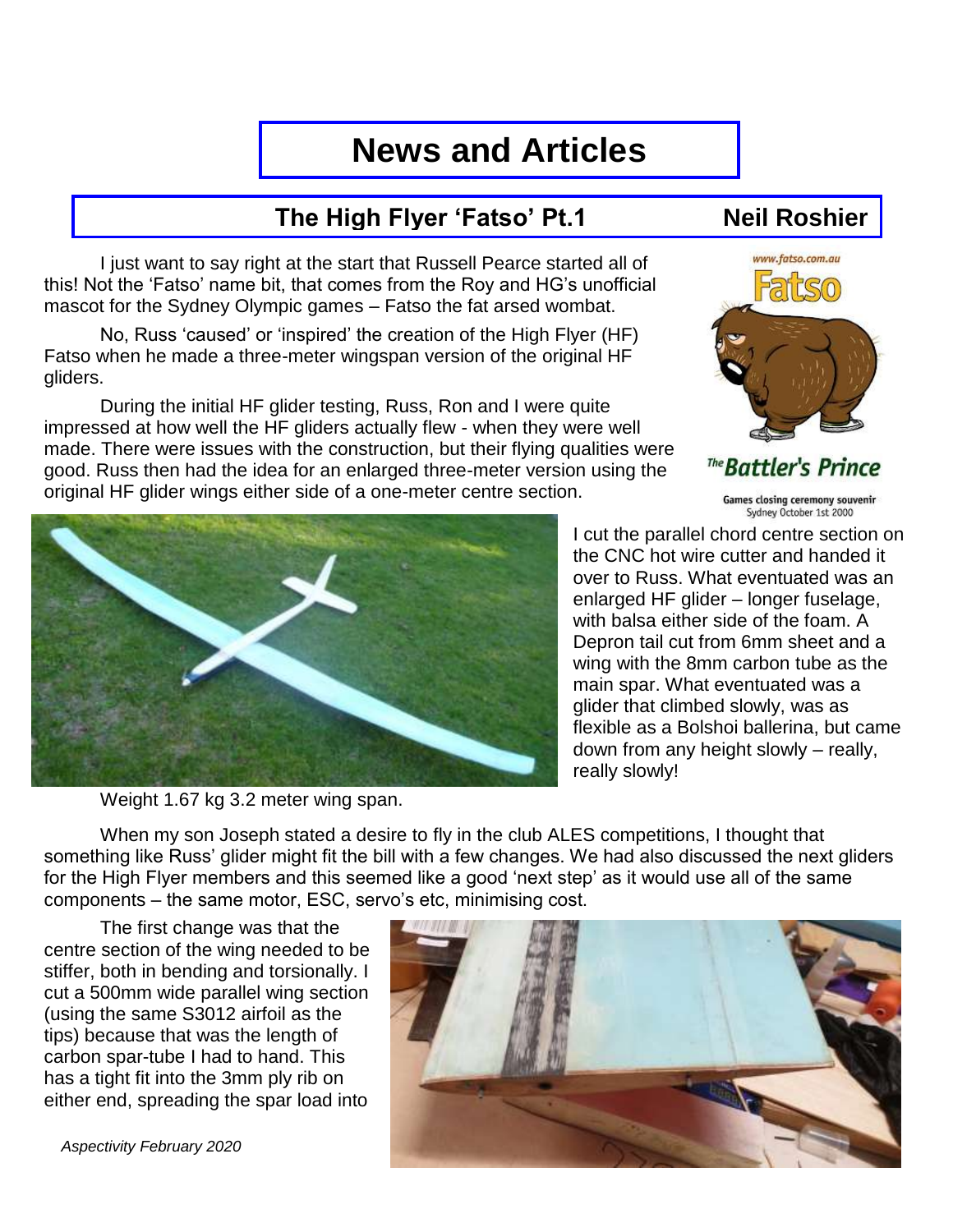the core/skins. The ply rib also reduced the potential for the carbon tube to split from the load of the

6mm piano-wire wing brace, which is inside the tube. Some 50mm wide, 80GSM unidirectional carbon fibre was added top and bottom of the core for bending stiffness and 55gsm glass was added on a 45/45 degree bias for torsional stiffness. All of the fibers overlapped the ply ribs, with the excess cut off when the resin had cured. No Kevlar was added along the bottom



surface to make a live hinge for the centre flap – I forgot and used tape later. As this was meant to be a simple, speedy, build (ha!). I just rolled on epoxy laminating resin and made no effort to scrape off the excess. The end result was a bit heavier than I expected, but was very stiff – I could not flex it very much at all.

The tail was next. I used Curtis Suter's Excel spreadsheet to work out the numbers for the glider. If you're not familiar with the spreadsheet, it uses formulae from Mark Drela and others to work out the parameters of tail moments, dihedral, tail surface areas etc and provides this in a reasonably easy to digest format (I'll add this at the end).

This gave the size for the fin and the tailplane. I cut these from 6mm depron and sanded the front edge round and the rear 50mm beveled on one side. The leading edge was covered with 20mm wide, 55gsm fibreglass. A 20mm strip of 60gsm Kevlar made for a hinge and some carbon was added both sides for stiffness. The skins were vac-bagged this time, using Mylar and a food sealer to provide the bag materials and vacuum. Food sealers are great for these small jobs, you can keep the bag sealed for as long as you like and you can also post-cure the epoxy resin in the bag.

With the wing/tail sorted the next issue was the fuselage. A molded fuselage was out of the question, but it had to be roomy enough, easy to make, tough enough to take a bad landing or twenty, capable of taking a bigger motor if it was needed; and not expensive. A pod and boom design seemed

to fit the bill. The tail boom was easy – I used some 16mm x 15mm x 1000mm 3k roll-wrapped carbon tube. This has half mm thick walls and is stiff and quite light. For the pod section I used a 30mm thick bit of Knauf brand XPS from Bunnings and cut this into a long rectangle to make the 'pod'. I let in two 30mm x 70mm x 6mm thick balsa rectangles into the rear of the 'pod', with a 70mm spacing between them. These have two purposes: the first



is that the wing-saddle mount is glued and screwed directly to these ensuring a stiff connection between the wing and the fuselage. The second function is to provide a stiff connection between the carbon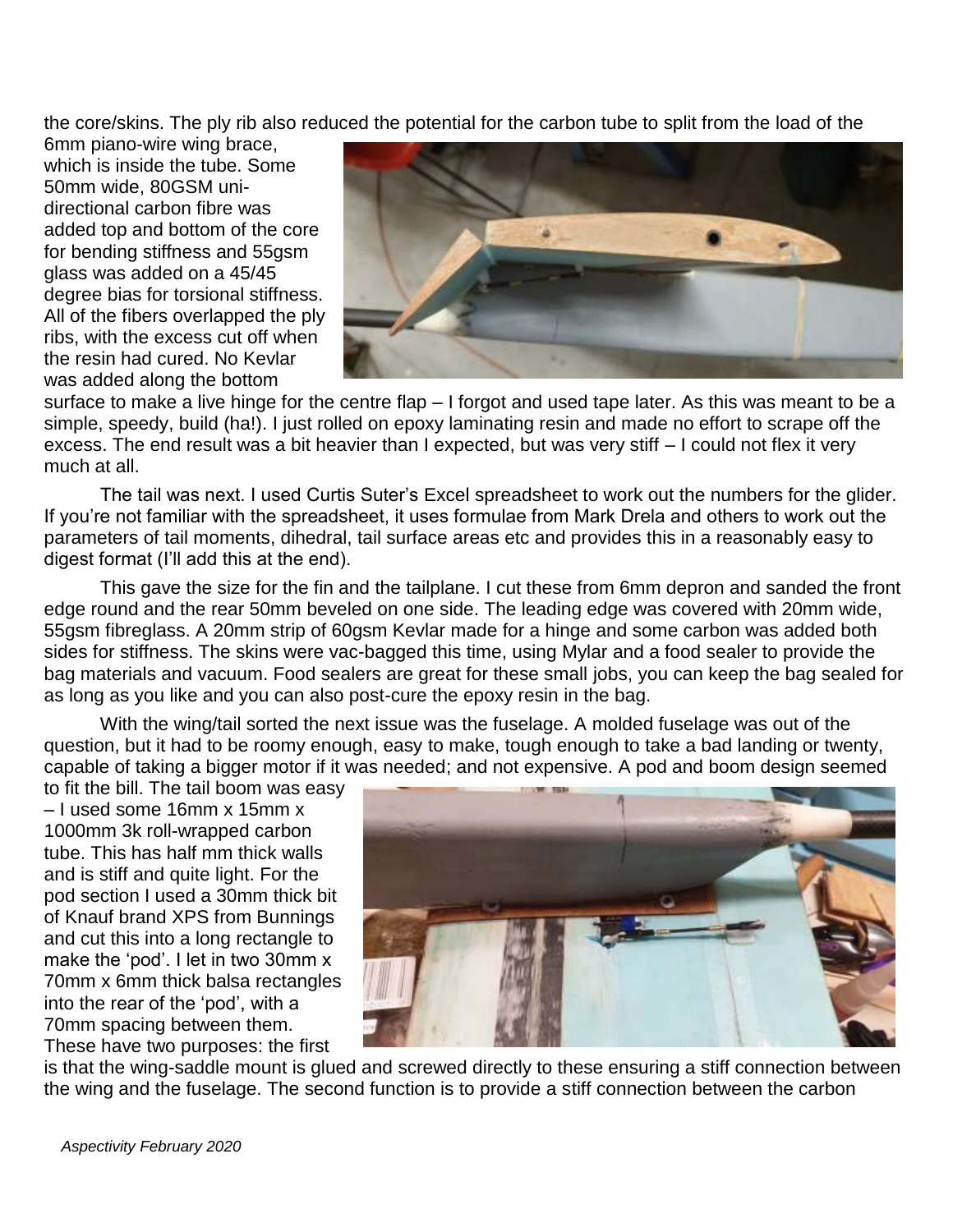tailboom and the composite skins of the fuselage: the Knauf XPS foam is compressible and I feared the boom would gradually loosen over time if only foam supported it. Making a tight-fitting hole for the carbon boom is straight forward enough: use a small half-round file and bevel the inside of the tube at 45 degrees, effectively sharpening the edge of the tube. Then used this to cut the hole in the foam/balsa. Some effort is required and you won't get it perfectly straight – but with care you will get it close. You can straighten it with sand-paper later – the added gap (no more than a mm) will be filled by epoxy.

With the tailboom removed the wing chord was marked on the pod with the expected CoG from the data-spreadsheet. The finished fin and tailplane, plus two 9mm wide Emax servos were taped to their place on the end of the tailboom. The rest of the components were taped to their expected places on the pod-blank. This was the motor and spinner, battery, esc and receiver. A bit of 20mm dowel was used as a pivot and the position of the heavy bits up the font was adjusted to get close to the expected CoG. This gave the pod length needed, and anticipating the addition of a 40mm spinner on the front, a pleasing shape was drawn up and cut out. A big, fat pod – hence the name.

The foam/balsa pod was shaped with some 80-grit sandpaper, creating a bit of mess. The shaped involved nothing more complex than rounding off the front and streamlining the rear. A couple of balsa 'cheeks' were added either side of the motor position just to ensure enough clearance for the motor wires or a 35mm diameter motor. Then the whole pod was covered with three layers of 100gsm fibreglass and a layer of carbon at the tailboom section of the pod.

Once it was cured for a few days in the sun, it was lightly sanded and given a coat of rattle can undercoat. The tailboom was glued in place, with lots of effort to make sure it was straight. The fairing from the end of the pod to the tailboom was done with Q-cells and 5-minute epoxy glue.



The rudder and elevator servos are mounted in a small ply-sided box at the rear of the tailboom. The box design is tight to the sides of the servos to restrict the potential for movement should they come loose. The servo box also makes the tailplane mount, with the tailplane bolted down with two nylon bolts. The wiring for servos runs inside the tailboom. The wiring is one set of three wires, the positive and negative of which powers both servos and the third wire is the signal wire for one servo, with an additional signal wire for the other servo. In effect this means there are two less one-meter lengths of wire running to the servos.

The pod was hollowed out simply by cutting an access hole with a Dremel and then cutting the XPS foam into small cubes and breaking them out to create enough space for all of the components. At the very front the balsa cheeks were broken out and the foam removed for the motor. A motor mount was made from two discs of 3mm plywood, the inner one a tight fit into the inside of the pod nose and the outer one flush with the outside of the pod nose. This was epoxied in place.



 *Aspectivity February 2020*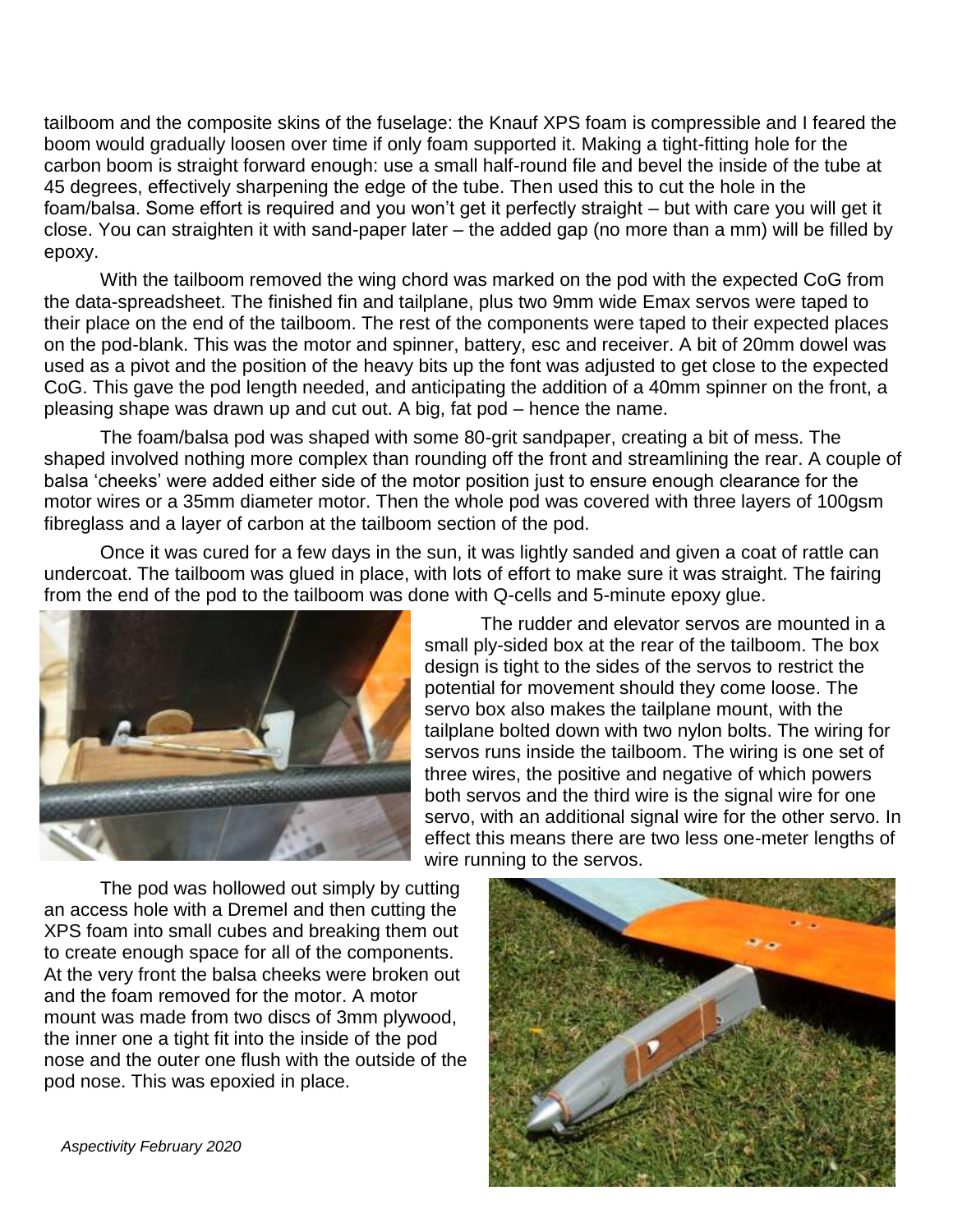The access hatch is simply some 1.2mm plywood held in place with two rubber bands at the moment. I did add a small plastic scoop to get some air in to cool the ESC – this has worked well. With everything in place the CoG was a little off and a heavier spinner was used.

The decalage angle followed my usual practice, which is to make the tailplane parallel to the flat surface of the S3021 airfoil. From memory this gives around 3 degrees of decalage. Dihedral looked to be far too much, with 270mm under each tip, but then the original plan had been for a 3m version as well and this amount would work better on that plane. The ply tips were added to add to the visibility of the plane at certain angles – I very much doubt if there is any aerodynamic advantage at the Reynolds numbers Fatso flies at. Alan Mayhew has suggested one way to find out is to cut one off and see what happens – I'll hold off on this sagely bit of advice!

#### How does it fly?

Well it's only been flying for four days, so these comments are initial impressions and more will come with more tuning. In all respects it is very easy to fly; it is exceptionally stable, but responds well to the rudder and turns very well. Fatso with turn very flatly, with minimal elevator input required, but will also turn very tightly when banked over with elevator input. Speaking of which it is remarkably insensitive to elevator input, which is probably telling me something, but I'm not sure what yet!

The outer panel washout of 1.5 degree has led to Fatso being very soft when near the stall and will wallow around. Fatso does not drop a tip when the stall occurs and little height is lost. The climb with a new battery is brisk, with around a 45 degree angle held from launch to height – lots of down elevator is required to control the angle of climb. The flap aids landing and more rapid descents from height, but is by no means the anchor that F5J planes have as it is only 20% of the available span. I have not bothered to find out what a small amount of flap will do, but full down flap cuts the speed effectively and makes landings easier.

Fatso seems to signal lift with a side to side waggle of the wings, perhaps due to the amount of dihedral. Both High Flyers Praneel and Jeremy have managed 10 minute flights on one climb, with both wanting to build one of their own. Since we seem to have left-over outer panels the plan is to make a few more. If you're at the field when I'm flying you are most welcome to have a go.

| <b>Name</b>                                                                     | <b>Cruciform</b><br>Tail | <b>Suggested Sizes</b>                                                                                                                                                                               | What it does?                                                                                                                                                                                                                                                                                                                                                                                          | What affects the<br>results                                                                                                                                                                |
|---------------------------------------------------------------------------------|--------------------------|------------------------------------------------------------------------------------------------------------------------------------------------------------------------------------------------------|--------------------------------------------------------------------------------------------------------------------------------------------------------------------------------------------------------------------------------------------------------------------------------------------------------------------------------------------------------------------------------------------------------|--------------------------------------------------------------------------------------------------------------------------------------------------------------------------------------------|
| <b>Coefficient</b><br>of lift                                                   | 0.6                      | 0.7 big glider<br>0.6 DLG size                                                                                                                                                                       | This is an assumed value of CL during slow<br>thermalling flight.                                                                                                                                                                                                                                                                                                                                      |                                                                                                                                                                                            |
| <b>Dihedral</b><br><b>Sizing</b><br>Criteria -<br>Spiral<br>Stability<br>$(B=)$ | 10.78                    | >5 Stable<br>$=5$ Neutral<br><5 Unstable<br>$4.0 - 6.0$ for<br>Polyhedral Glider<br><b>Mark Drela</b><br><b>Recommends:</b><br>$5.0 - 5.5$ for<br>Polyhedral Glider<br>>3.0 for Aileron TD<br>Glider | The dihedral angle of the wing provides some<br>degree of natural spiral stability. A spirally-<br>unstable aircraft tends to constantly increase<br>its bank angle at some rate, and therefore<br>requires constant attention by the pilot.<br>Conversely, a spirally-stable aircraft will tend<br>to roll upright with no control input from the<br>pilot, and thus make the aircraft easier to fly. | Affected by CL Therm<br>and EDA on this tab.<br>Vertical Tail Area on<br>Vertical Stab tab and<br><b>Vertical Stabilizer</b><br><i>moment</i> and <i>Main</i><br>wing span on wing<br>tab. |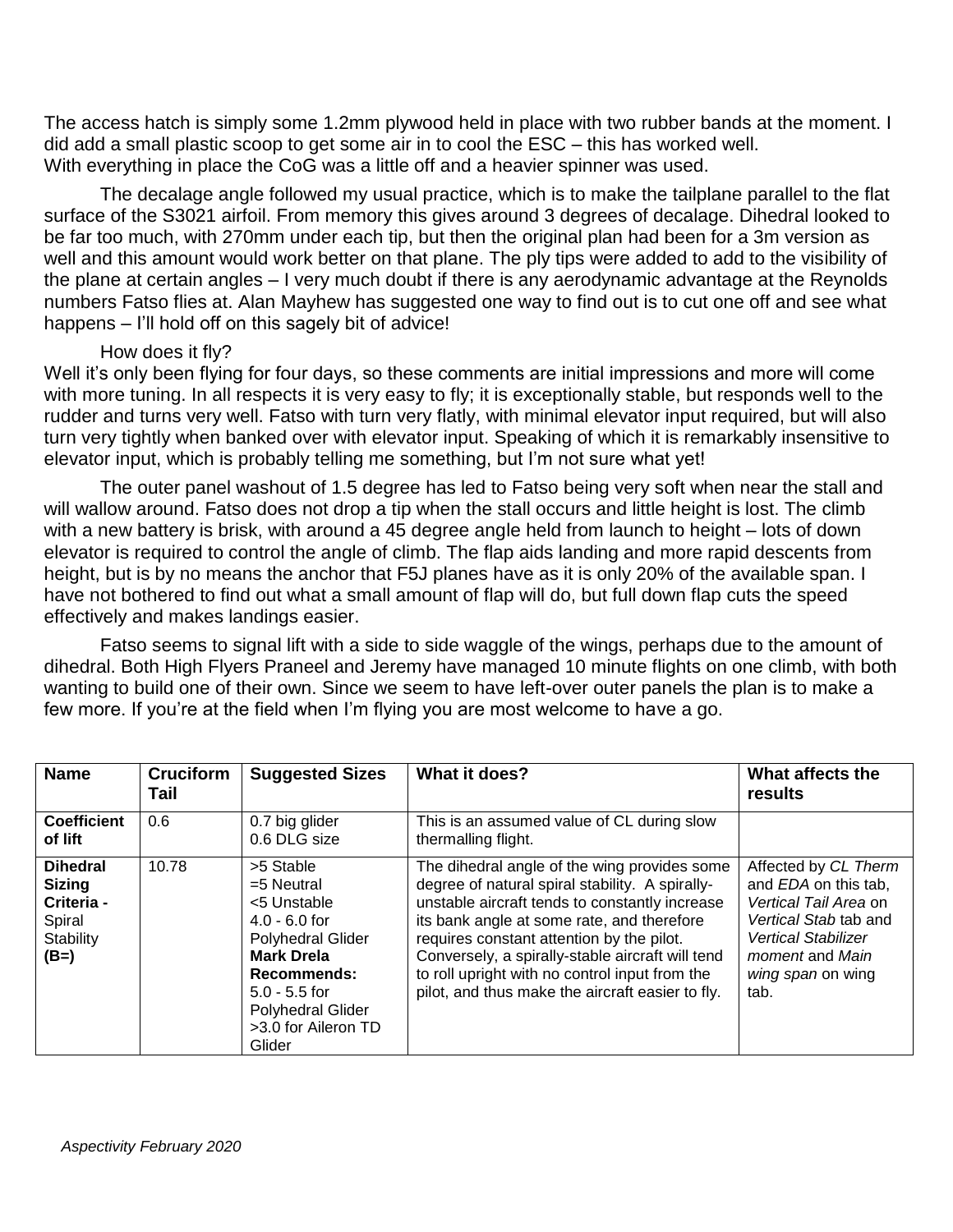| <b>Horizontal</b><br><b>Tail Sizing</b><br>Criteria<br>(Volume) -<br>Pitch<br><b>Stability</b><br>$(Vh=)$                  | 0.43  | $0.3 - 0.6$<br>Recommended<br><b>Mark Drela</b><br><b>Recommends:</b><br>0.4 - 0.45 Polyhedral<br>Glider<br>0.3 - 0.6 Aileron TD<br>Glider                                                                                                                       | This is a measure of the effectiveness of the<br>horizontal tail. The Neutral Point location is<br>primarily controlled by the size of the<br>horizontal tail and its moment arm from the<br>CG.                                                                                      | Affected by Horizontal<br>tail area on horizontal<br>stab tab, main wing<br>area, Horizontal tail<br>arm and main wing<br>chord on wing tab. |
|----------------------------------------------------------------------------------------------------------------------------|-------|------------------------------------------------------------------------------------------------------------------------------------------------------------------------------------------------------------------------------------------------------------------|---------------------------------------------------------------------------------------------------------------------------------------------------------------------------------------------------------------------------------------------------------------------------------------|----------------------------------------------------------------------------------------------------------------------------------------------|
| <b>Vertical</b><br><b>Tail Sizing</b><br><b>Criteria</b><br>(Volume) -<br>Yaw<br>Damping<br>and Rudder<br>Power<br>$(Vv=)$ | 0.039 | $0.02 - 0.04$ for<br><b>Polyhedral Glider</b><br>$0.015 - 0.025$ for<br>Aileron Thermal<br><b>Duration Glider</b><br><b>Mark Drela</b><br><b>Recommends:</b><br>>0.03 Polyhedral<br>Glider<br>>0.025 Aileron TD<br>Glider<br>0.05 - 0.06 Discus<br>Launch Glider | The primary role of the vertical tail is to<br>provide yaw damping, which is the tendency<br>of yaw oscillations of the aircraft to subside.<br>The vertical tail also provides yaw stability,<br>although this will be almost certainly ensured<br>if the yaw damping is sufficient. | Affected by Vertical<br>tail area on vertical<br>stab tab, main wing<br>area, vertical tail arm<br>and main wing span<br>on wing tab.        |
| <b>Dihedral</b><br>Sizing - Roll<br>Control<br>$(VvB=)$                                                                    | 0.42  | $0.10 =$ Marginal Roll<br>Control<br>$0.20 = \text{Very Effective}$<br><b>Roll Control</b>                                                                                                                                                                       | On rudder/elevator aircraft, the rudder acts to<br>generate a sideslip angle, which then<br>combines with dihedral to generate a roll<br>moment and thus provide roll control.                                                                                                        | Affected by Spiral<br>Stability (B) and<br><b>Equivalent Dihedral</b><br>Angle (EDA) on this<br>tab.                                         |
| <b>Equivalent</b><br><b>Dihedral</b><br>Angle<br>$(EDA=)$                                                                  | 17.13 | 12 for a Polyhedral<br>Glider<br>6 for an Aileron<br><b>Thermal Duration</b><br>Glider                                                                                                                                                                           | EDA is a major factor in roll response, roll<br>rate and spiral stability. For a rudder and<br>elevator model at a given airspeed and yaw<br>angle, the steady-state roll rate will be<br>proportional to EDA.                                                                        | Affected by Main wing<br>dihedral and main<br>wing span on main<br>wing tab.                                                                 |

# **For Sale**

|                                                                     | Colour                     | <b>XS</b> | S  | M    |    | XL   | 2XL                                      | 3XL  |     | Total |       |
|---------------------------------------------------------------------|----------------------------|-----------|----|------|----|------|------------------------------------------|------|-----|-------|-------|
|                                                                     |                            | 48        | 62 | 65   | 68 | 71   | 74                                       | 77   |     |       |       |
|                                                                     |                            |           |    |      |    |      |                                          |      |     |       |       |
|                                                                     | <b>Royal</b>               |           |    |      |    |      |                                          |      |     |       |       |
|                                                                     | \$72.50                    |           |    |      |    |      |                                          |      |     |       |       |
|                                                                     | <b>JK01 Stadium Jacket</b> |           |    |      |    |      | <b>Embroidered VARMS logo left chest</b> |      |     |       |       |
|                                                                     | Colour                     | S         | M  |      | XL | 2XL  | 3XL                                      | 4XL  | 5XL | 7XL   | Total |
|                                                                     |                            | 62.5      | 65 | 67.5 | 70 | 72.5 | 75                                       | 77.5 | 80  | 85    |       |
|                                                                     | <b>Navy</b>                |           |    |      |    |      |                                          |      |     |       |       |
|                                                                     | \$72.50                    |           |    |      |    |      |                                          |      |     |       |       |
|                                                                     | <b>JB Flying Jacket</b>    |           |    |      |    |      | Embroidered VARMS logo left chest        |      |     |       |       |
|                                                                     | Colour                     | S         | M  |      | XL | 2XL  | 3XL                                      | 4XL  | 5XL | Total |       |
|                                                                     |                            | 57.5      | 60 | 62.5 | 65 | 67.5 | 70                                       | 72.5 | 75  |       |       |
|                                                                     | <b>Royal</b>               |           |    |      |    |      |                                          |      |     |       |       |
|                                                                     | \$39.05                    |           |    |      |    |      |                                          |      |     |       |       |
| JB 1/2 zip Polar Fleece<br><b>Embroidered VARMS logo left chest</b> |                            |           |    |      |    |      |                                          |      |     |       |       |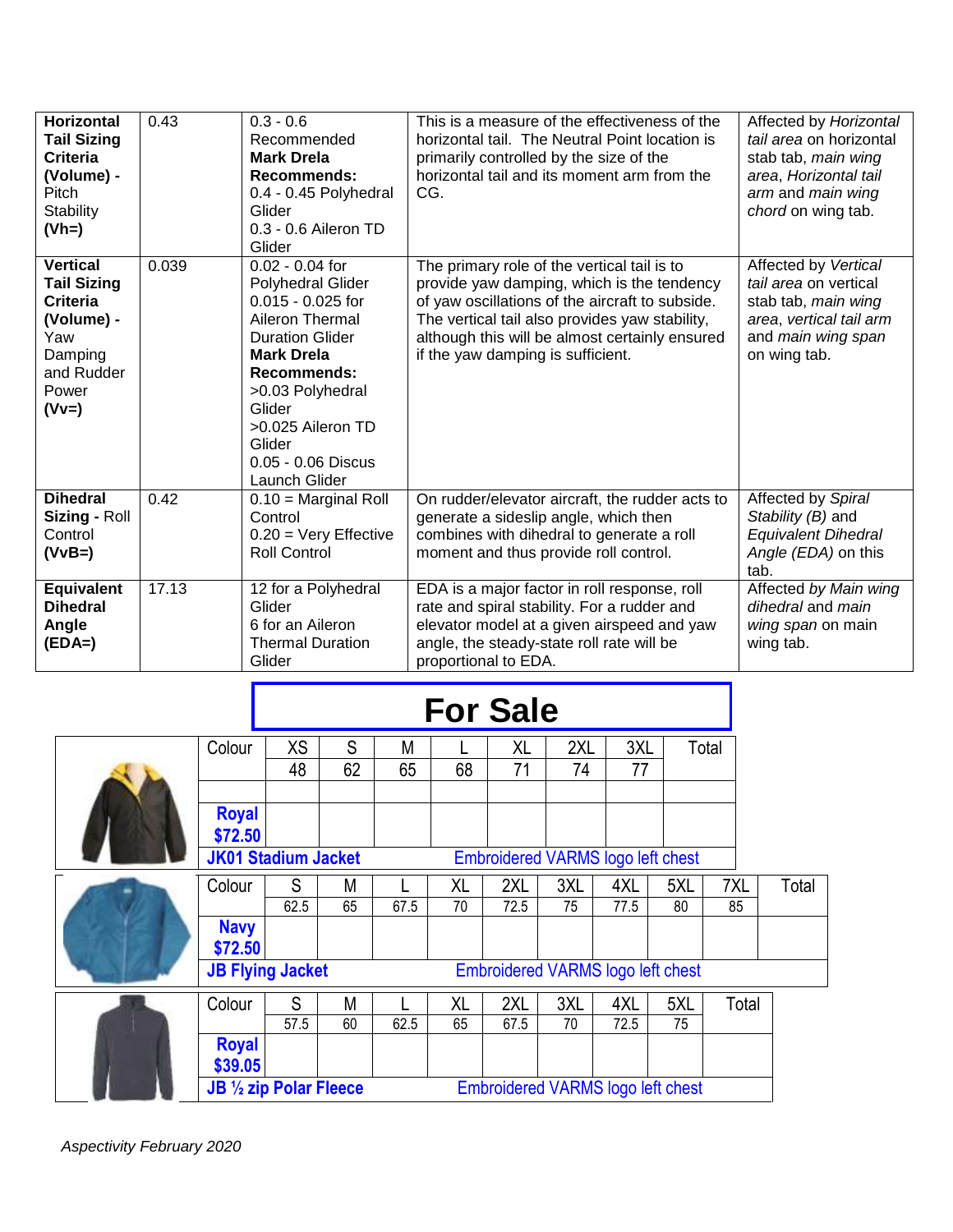|                                              | Colour                     | S    | M    |      | XL        | 2XL  | 3XL  | 4XL | 5XL                                      | Total                                          |       |
|----------------------------------------------|----------------------------|------|------|------|-----------|------|------|-----|------------------------------------------|------------------------------------------------|-------|
|                                              |                            | 55   | 57.5 | 60   | 62.5      | 65   | 67.5 | 70  | 72.5                                     |                                                |       |
|                                              | <b>Navy</b>                |      |      |      |           |      |      |     |                                          |                                                |       |
|                                              | \$40.15                    |      |      |      |           |      |      |     |                                          |                                                |       |
|                                              | <b>JB Crew Fleecy</b>      |      |      |      |           |      |      |     | <b>Embroidered VARMS logo left chest</b> |                                                |       |
|                                              | Colour                     | S    | M    |      | <b>XL</b> | 2XL  | 3XL  | 4XL | 5XL                                      | 7XL                                            | Total |
|                                              |                            | 53.5 | 56   | 58.5 | 61        | 63.5 | 66.5 | 70  | 73.5                                     | 80.5                                           |       |
|                                              | <b>Royal</b>               |      |      |      |           |      |      |     |                                          |                                                |       |
|                                              | \$24.20                    |      |      |      |           |      |      |     |                                          |                                                |       |
|                                              | <b>JB Polo</b>             |      |      |      |           |      |      |     | Embroidered VARMS logo left chest        |                                                |       |
|                                              | Colour                     | S    | M    |      | XL        | 2XL  | 3XL  | 4XL | 5XL                                      | 7XL                                            | Total |
|                                              |                            | 53.5 | 56   | 58.5 | 61        | 63.5 | 66.5 | 70  | 73.5                                     | 80.5                                           |       |
|                                              | <b>Navy</b>                |      |      |      |           |      |      |     |                                          |                                                |       |
|                                              | \$26.40                    |      |      |      |           |      |      |     |                                          |                                                |       |
|                                              | <b>JB Polo with Pocket</b> |      |      |      |           |      |      |     |                                          | Embroidered VARMS logo left chest above pocket |       |
| Note: All measurements are cm for Half Chest |                            |      |      |      |           |      |      |     |                                          |                                                |       |
| Name:                                        |                            |      |      |      |           |      |      |     |                                          |                                                |       |
| Contact details:                             |                            |      |      |      |           |      |      |     |                                          |                                                |       |

### *VARMS caps & beanies are also available at \$15 each*



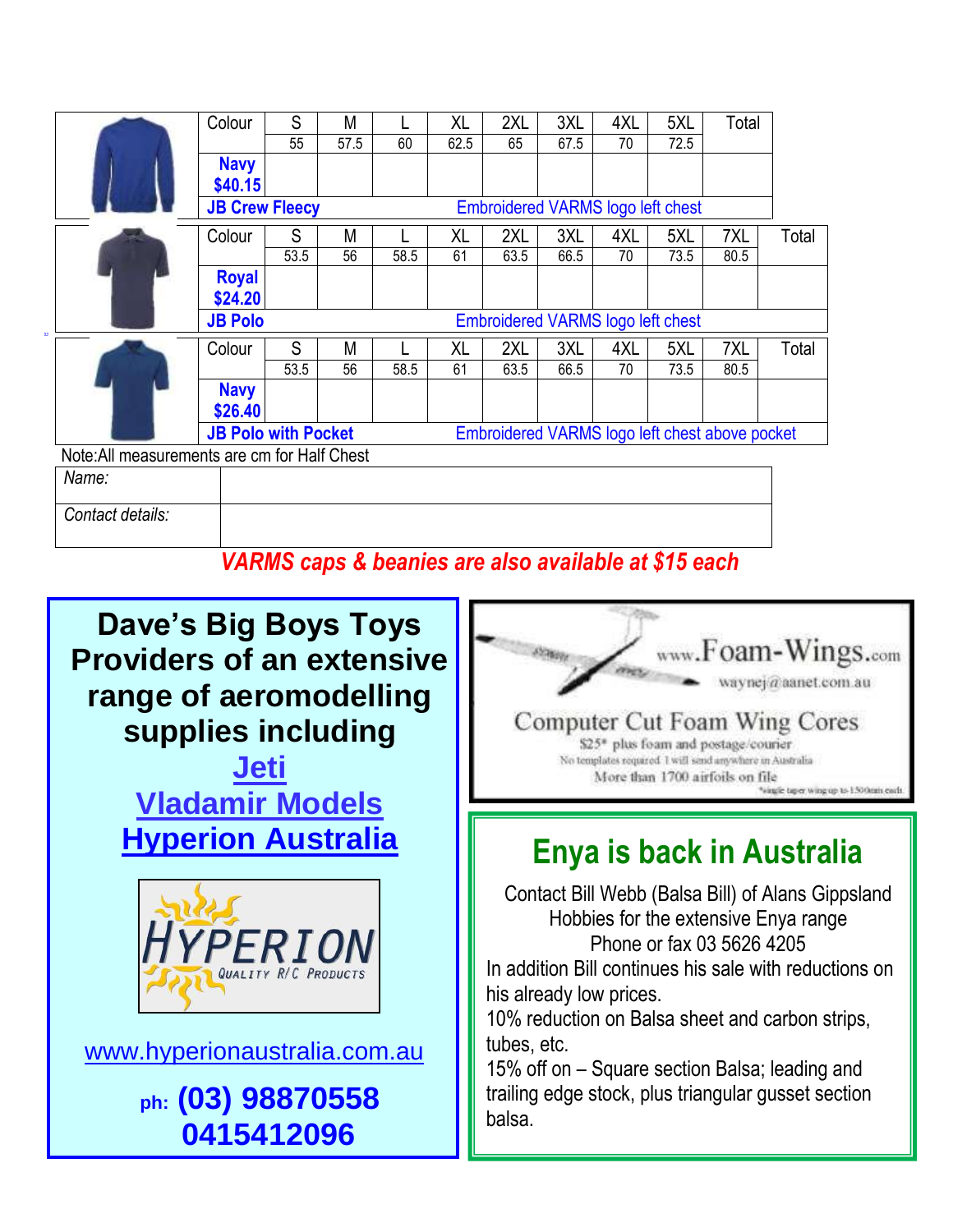# **Administration**

| <b>Standard Operating Times for VARMS Glider Field:</b>                                |                                                                                                |                                              |  |              |  |            |  |  |
|----------------------------------------------------------------------------------------|------------------------------------------------------------------------------------------------|----------------------------------------------|--|--------------|--|------------|--|--|
| Mon                                                                                    | <b>Tue</b>                                                                                     | Wed                                          |  | Thur Fri Sat |  | <b>Sun</b> |  |  |
|                                                                                        | 8am-1pm (power)<br>Dawn-1pm (glider)                                                           | Power Glider Power Glider Power Power Glider |  |              |  |            |  |  |
|                                                                                        |                                                                                                | Mon Tue Wed Thur Fri Sat                     |  |              |  | <b>Sun</b> |  |  |
|                                                                                        | Glider Power Glider Power Glider Glider Glider<br>1pm-5pm (AEDST) (power)<br>1pm-Dusk (glider) |                                              |  |              |  |            |  |  |
|                                                                                        |                                                                                                | <b>Times except for Aerotow Saturdays</b>    |  |              |  |            |  |  |
| *Aerotow: Second Saturday each month, 12.00<br>Noon till 5.00 pm                       |                                                                                                |                                              |  |              |  |            |  |  |
|                                                                                        | Clubrooms: All days 7.00 am till 11.00 pm                                                      |                                              |  |              |  |            |  |  |
| "Glider" is any Glider, or electric glider, flown<br>as a glider, i.e. climb and glide |                                                                                                |                                              |  |              |  |            |  |  |

For queries or problems regarding this timetable, please contact the club's president or secretary

# *Mowing Roster*



Field Alan Gray

| Runway & Pits:                      | <b>Zdenek Busek</b><br>Ken Madill<br>Paul Van Tongeren | 1st week<br>2nd week<br>3rd week |  |  |  |  |
|-------------------------------------|--------------------------------------------------------|----------------------------------|--|--|--|--|
|                                     | Alan Taylor                                            | 4th week                         |  |  |  |  |
| Heliport:                           | Geoff Moore                                            |                                  |  |  |  |  |
| Any Probleme with the mowing roctor |                                                        |                                  |  |  |  |  |

Any Problems with the mowing roster, ring **Henry Wohlmuth 9764 1921**

 Mike Barlow Martin Hopper Robert Kassell Tim Stewart Geoff Moore

#### **The Keyboard**

Members and visitors with Transmitters using frequencies other than 2.4GHZ, must insert a standard 50mm key, clearly named, into the appropriate section of the Keyboard located on field fence close to southern end of Clubroom veranda.

#### **All material published in Aspectivity is the copyright of the author of the article. Opinions expressed in Aspectivity may not represent the view of VARMS Inc. Editor or Printer. VARMS Inc., the Editor and the Printer accept no responsibility for the accuracy of the content.**

| <b>President</b>                                                                | <b>Ron Hickman</b>   | 0427 830 949 | president@varms.org.au  |  |  |  |
|---------------------------------------------------------------------------------|----------------------|--------------|-------------------------|--|--|--|
| <b>Vice President</b>                                                           | <b>Anthony Peate</b> | 0419 332 644 | vp@varms.org.au         |  |  |  |
| <b>Site Liaison</b>                                                             | Max Haysom           | 9801 3899    |                         |  |  |  |
| Secretary                                                                       | Laci Nagy            |              | secretary@varms.org.au  |  |  |  |
| <b>Treasurer</b>                                                                | David Milne          | 0417 835 766 | treasurer@varms.org.au  |  |  |  |
| <b>Contest Director</b>                                                         | Alan Mayhew          | 0412 994 213 | cd@varms.org.au         |  |  |  |
| Editor                                                                          | <b>Russ Pearce</b>   | 0432 663 429 | editor@varms.org.au     |  |  |  |
| <b>Ordinary Member</b>                                                          | <b>Mike Barlow</b>   |              | ordinary@varms.org.au   |  |  |  |
| <b>Membership Secretary</b>                                                     | <b>Rodney Savage</b> |              | membership@varms.org.au |  |  |  |
| <b>Heli Group Rep</b>                                                           | <b>Geoff Moore</b>   | 9802 2044    | heli@varms.org.au       |  |  |  |
| <b>Sports Power Rep</b>                                                         | Paul Van Tongeren    |              | power@varms.org.au      |  |  |  |
| <b>Asset Manager</b>                                                            | <b>Bruce Perry</b>   |              | asset@varms.org.au      |  |  |  |
| Webmaster                                                                       | <b>Michael Best</b>  |              | web_master@varms.org.au |  |  |  |
| Registrar                                                                       | <b>Peter Zambory</b> | 98074875     | registrar@varms.org.au  |  |  |  |
| $VADMA$ $Moh$ $Cth$ .<br>$http://www.vormc.org qu for un to data info on VADMC$ |                      |              |                         |  |  |  |

VARMS Web Site: [http://www.varms.org.au](http://www.varms.org.au/) – for up to date info on VARMS

Current Members: If you change your address, please notify the Registrar and VMAA, so that we can maintain the correct

addressing of this Newsletter. Potential Members: If you are interested in joining VARMS, or learning more about our activities, please contact the Secretary, or other Committee member.